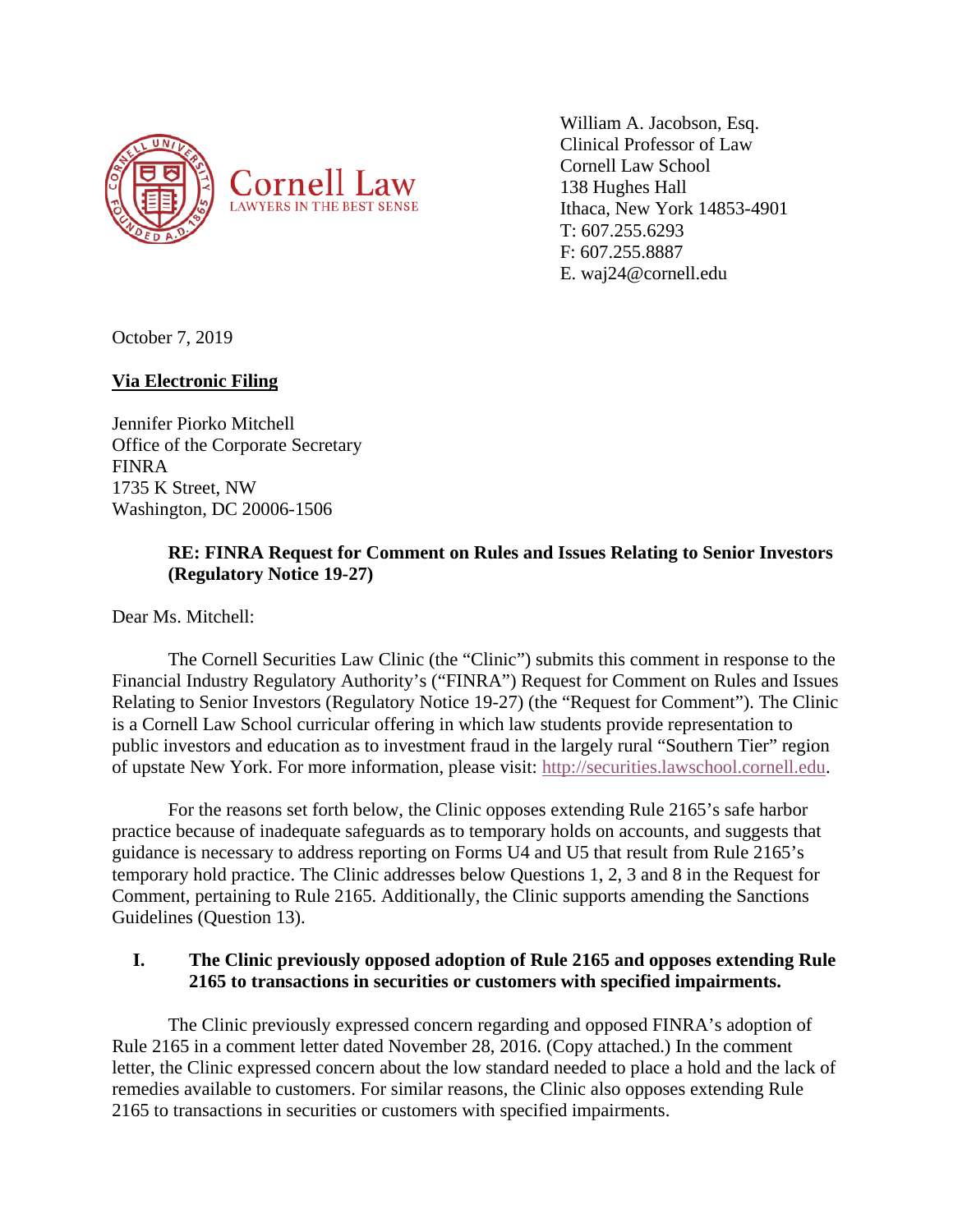Jennifer Piorko Mitchell October 7, 2019 Page 2

**Question 1** concerns whether "Rule 2165's safe harbor [should] be extended to apply to transactions in securities, in addition to disbursements of funds and securities?" While the purpose of Rule 2165 is to protect vulnerable individuals from financial exploitation, the Clinic believes that the standards are too low relative to the potential harm that an individual may suffer from not being able to withdraw funds and securities, particularly because there is a lack of immediate and certain remedial relief. If a hold is incorrectly placed on an account, it is difficult to remedy the opportunities and possibilities lost during the duration of the hold. For these reasons, the clinic opposes extending Rule 2165's practice to transactions in securities.

The Clinic is concerned about the proposal in **Question 2**. The question suggests extending Rule 2165's safe harbor to apply when "there is a reasonable belief that the customer has an impairment that renders the individual unable to protect his or her own interests (e.g., a cognitive impairment or diminished capacity)." This language and the given examples do not provide enough guidance on how members are to determine when their customer is suffering from an impairment that is substantial enough to invoke this rule. Additionally, a "reasonable belief" is a soft, discretionary standard that gives members too much power. The scope of this potential proposal is broad, lacks formal instruction, and thus leaves room for abuse.

Rule 2165 currently provides a fifteen-day time period for a hold followed by a post-hold internal review of the facts and circumstances of the situation. As the Clinic does not support Rule 2165 itself, the Clinic does not support extending this time period as proposed in **Question 3**. Extending the time in which an individual is unable to access their accounts heightens the potential harm that can result. The Clinic previously suggested amending Rule 2165 to reduce the time period and curb possible harm to customers and currently reaffirms this suggestion.

## **II. The Clinic agrees Guidance is needed to address when customer complaints regarding Rule 2165 holds should be reported on Forms U4 and U5.**

Regarding **Question 8**, the Clinic supports FINRA's proposal to issue guidance for reporting requirements for customer complaints regarding Rule 2165's temporary holds on Forms U4 and U5. Creating formal reporting guidelines could help limit member abuse of placing unnecessary temporary holds on investors' accounts. A standard and explicit system for reporting holds would benefit and protect senior investors in many ways. The benefits that would result from guidance on this matter is twofold.

First, customers would receive help and be informed on how to report complaints. While the Clinic believes that many senior investors are capable of recognizing abuse, reporting this abuse is more complicated. Guidance on this procedure would equip senior investors with the ability to act and take the first stop in remedying an abuse. Second, guidance on how to report complaints will increase transparency in the system and thus reduce the amount of abuse that goes unnoticed. Issuing guidance on reporting could deter abuse of Rule 2165 because more members will be held accountable for their actions.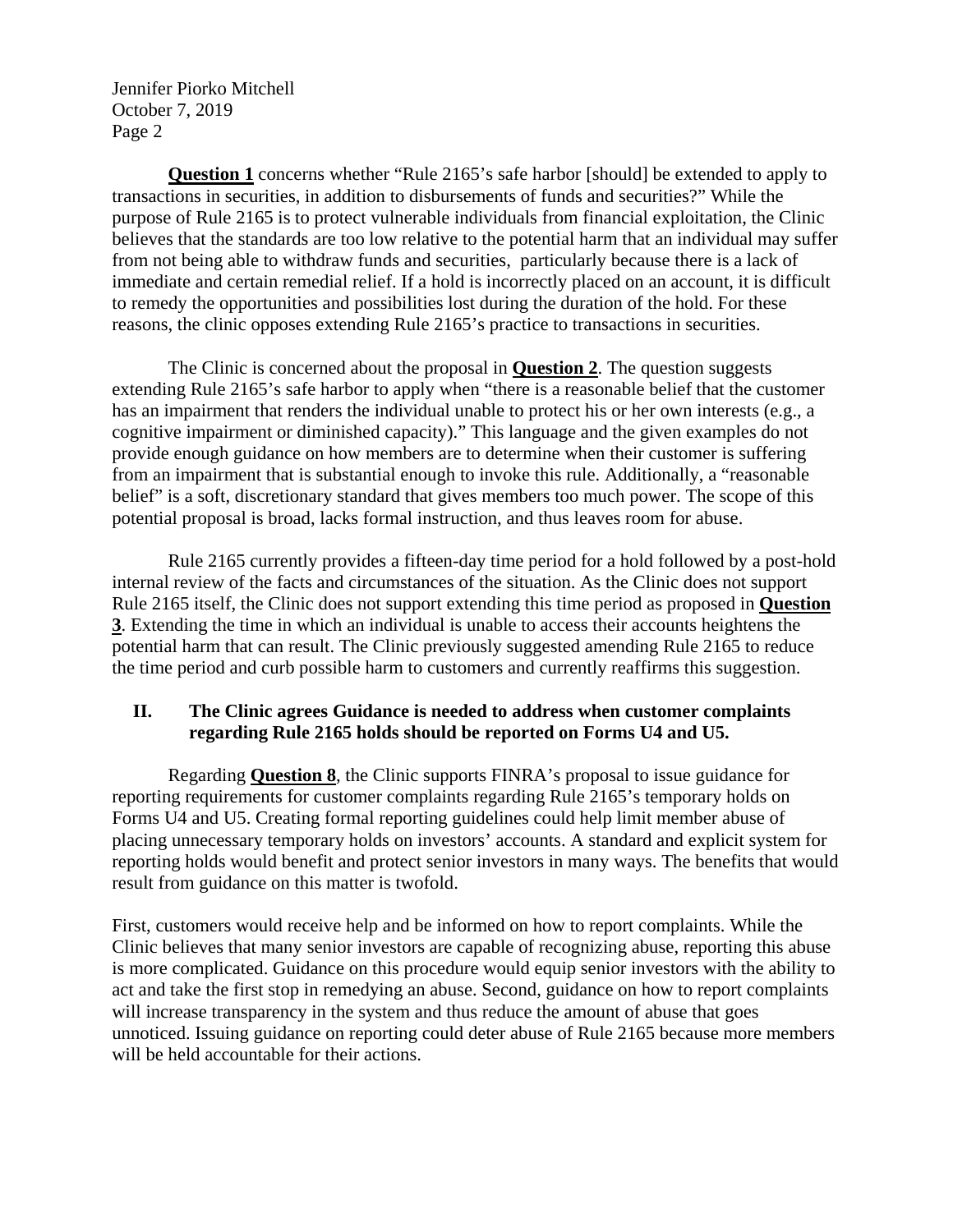Jennifer Piorko Mitchell October 7, 2019 Page 3

## **III. The Clinic supports amending the Sanctions Guidelines to add as a principal consideration the fact that a victimized customer is a "specified adult."**

The Clinic agrees, in Response to **Question 13**, that FINRA should amend the Sanctions Guidelines to add as a principal consideration the fact that a victimized customer is a "specified adult." The language in Question 13 defines "specified adult" as "a person 65 or older or a person 18 or older who the member reasonably believes has a mental or physical impairment that renders the individual unable to protect his or her own interests." The Clinic supports the overall goal of this amendment but is concerned about the language used and the timing of such designation.

The language used is unspecific other than as to age and, as the Clinic expressed for Rule 2165, leaves room for abuse. There is not enough guidance provided on how members should determine if their customer falls into the category of a "specified adult." The Clinic is also concerned about the timing of such designation and suggests that the Sanctions Guidelines should require a customer to be designated as a "specified adult" prior to any issue occurring. This timeline will limit possible abuse of this rule.

Overall, the Clinic supports this amendment to the Sanctions Guidelines. However, the clinic recommends taking extra precautions regarding specified language and timing of designation to ensure customer protection.

# **IV. Conclusion**

For the reasons stated above, the Clinic opposes the extension of Rule 2165's safe harbor practices and suggests that guidance is necessary to address reporting complaints on Forms U4 and U5 that result from Rule 2165's temporary hold practice. Additionally, the Clinic supports amending the Sanctions Guidelines to add as a principal consideration the fact that a victimized customer is a "specified adult."

Respectfully Submitted,

*William A. Jacobson*

\_\_\_\_\_\_\_\_\_\_\_\_\_\_\_\_\_\_\_\_\_\_\_\_\_\_\_\_ William A. Jacobson, Esq. Clinical Professor of Law Director, Securities Law Clinic Cornell Law School

*Nicole A. Jaeckel*

\_\_\_\_\_\_\_\_\_\_\_\_\_\_\_\_\_\_\_\_\_\_\_\_\_\_\_\_ Nicole A. Jaeckel Candidate for J.D., 2021 Cornell Law School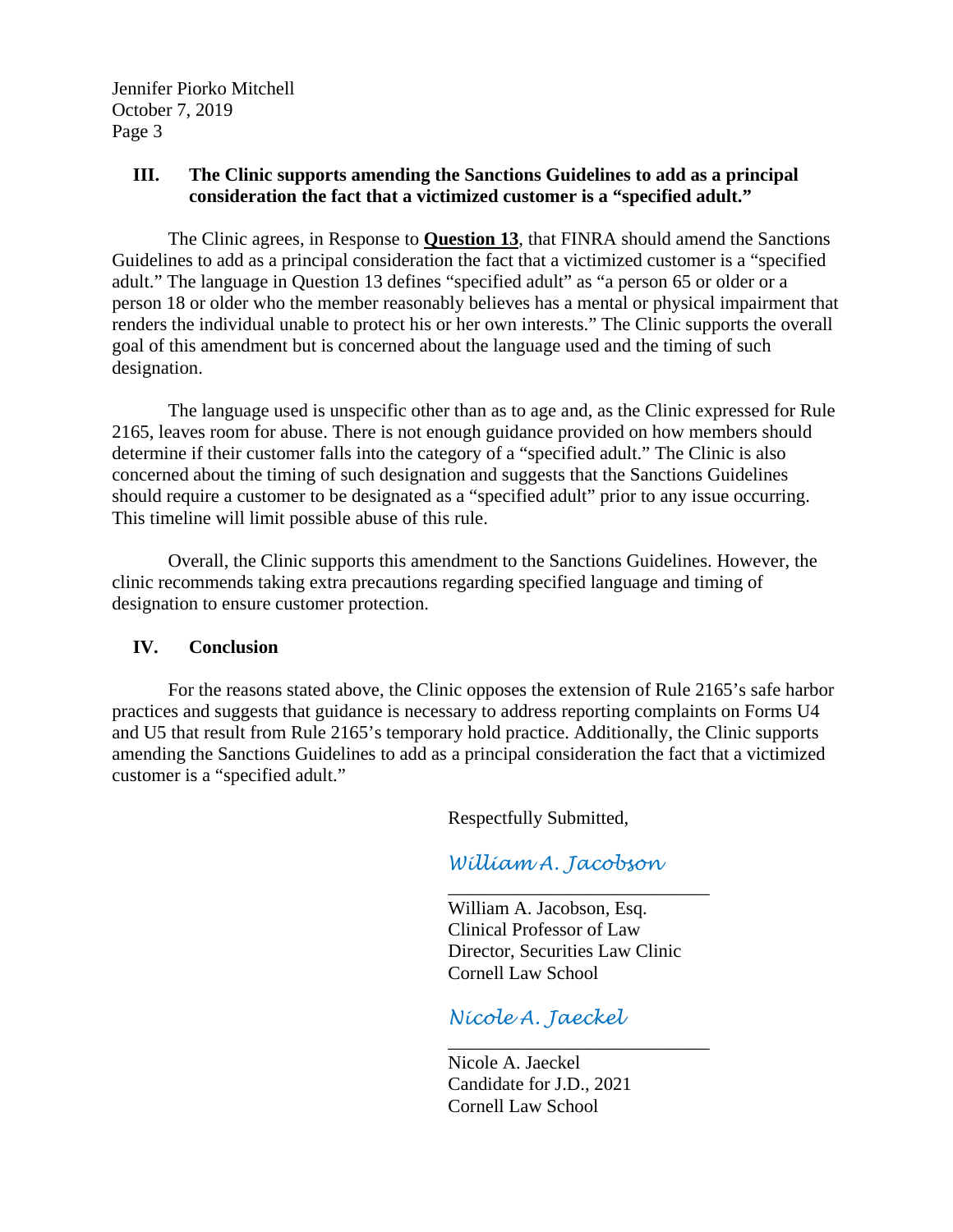

**WILLIAM A. JACOBSON** Clinical Professor of Law

154 Myron Taylor Hall Ithaca. New York 14853-4901 T: 607.255.6203 P: 607.255.3269 E: waj24@cornell.edu

November 28, 2016

## **Via Electronic Filing**

**Brent J. Fields** Secretary, Securities and Exchange Commission 100 F Street, N.E. Washington, D.C. 20549-0609

# RE: Notice of Filing of a Proposed Rule Change to Amend Rule 4512 (Customer Account Information) and Adopt FINRA Rule 2165 (Financial Exploitation of Specified Adults) (File No. SR-FINRA-2016-039)

Dear Mr. Fields:

The Cornell Securities Law Clinic ("Clinic") submits this comment in response to Financial Industry Regulatory Authority's ("FINRA") rule proposal found in File No. SR-FINRA-2016-039, seeking to amend Rule 4512 (Customer Account Information) and adopt FINRA Rule 2165 (Financial Exploitation of Specified Adults). The Clinic is a Cornell Law School curricular offering in which law students provide representation to public investors and education as to investment fraud in the largely rural "Southern Tier" region of upstate New York. For more information, please visit http://securities.lawschool.cornell.edu.

The Clinic believes the amendment to FINRA Rule 4512 for a trusted contact person benefits customers and should be adopted; and the adoption of FINRA Rule 2165 is unwise because of inadequate safeguards as to temporary holds on accounts.

#### The Clinic generally supports the FINRA Rule 4512 amendment requiring L members to make reasonable efforts to obtain a trusted contact person.

FINRA's purpose behind the rule changes is to combat financial exploitation of elders because "[financial exploitation] can be particularly devastating for seniors and other vulnerable adults, many of whom are living on fixed incomes without the ability to offset significant losses over time or through other means."<sup>1</sup> While the amendments are directed towards the protection of vulnerable adults, they apply to all other customers that are not vulnerable adults as well.<sup>2</sup>



<sup>&</sup>lt;sup>2</sup> See id., at p. 412-13.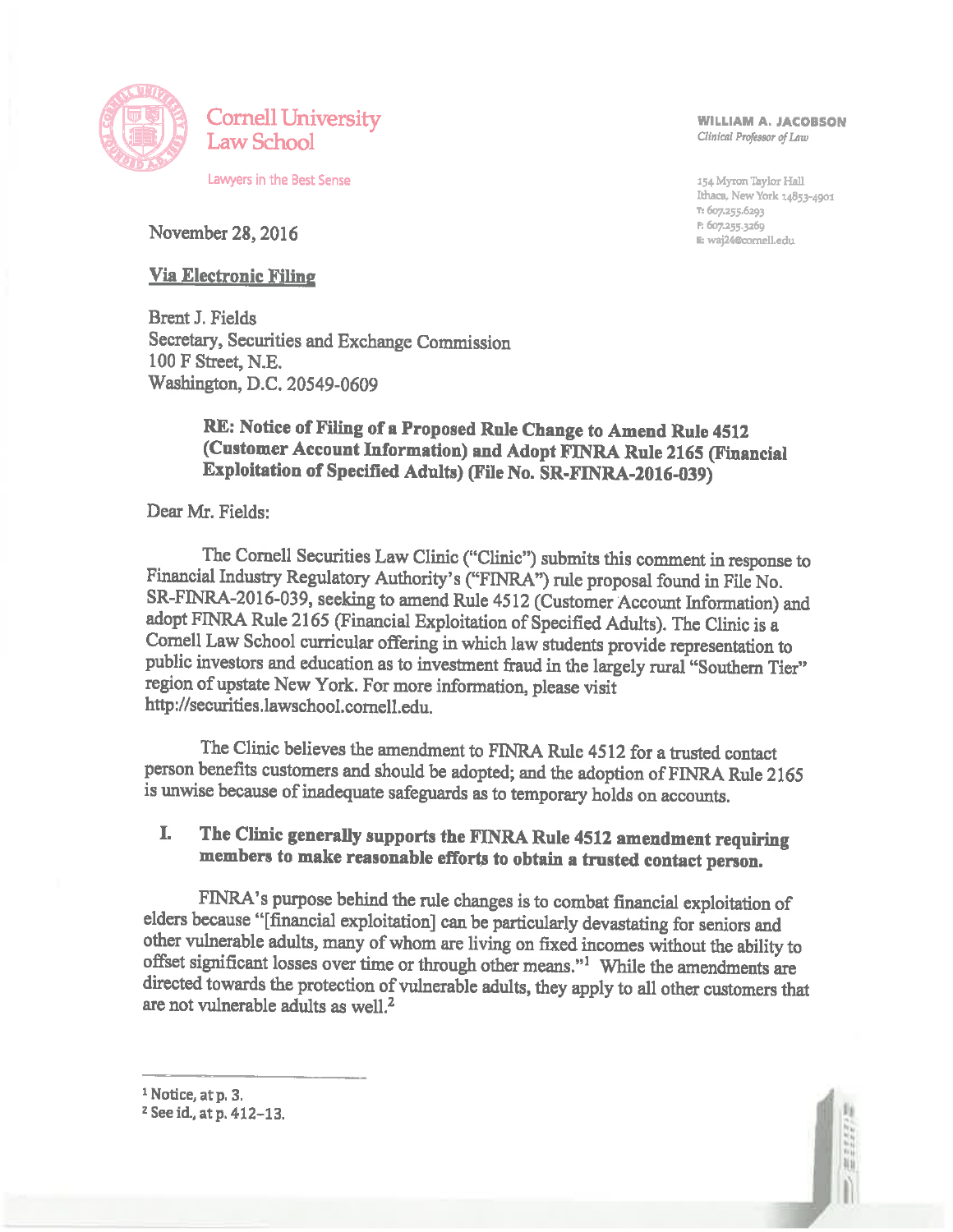**Brent J. Fields** November 28, 2016 Page 2 of 3

The goal of FINRA in creating the amendment was to combat the serious problem of "financial exploitation of seniors and other vulnerable adults."<sup>3</sup> The Clinic shares such concerns.

The Clinic generally supports the rule amendment for selecting a trusted contact person because the amendment increases protections for customers without any substantial downside for the customer. Such a trusted contact person may facilitate communications and monitoring of vulnerable customers. While the amendment applies to persons who may not be vulnerable, reasonable efforts to obtain this information should not be particularly burdensome on member firms.

#### The Clinic opposes the adoption of FINRA Rule 2165 permitting П. members to place temporary holds on accounts.

FINRA's purpose for adopting Rule 2165 is the same as mentioned above: to protect vulnerable individuals from financial exploitation.<sup>6</sup> Specified adults are vulnerable individuals because they are either 65 years old or older or individuals with impairments that the member reasonably believes have a mental or physical impairment that prevents the individual from protecting their own interests.<sup>7</sup>

Rule 2165 allows members to place a hold on vulnerable adults' accounts that the member has a reasonable belief are being financially exploited. The Clinic believes such a standard is too low relative to the potential harm to a customer from not being able to withdraw funds or securities. Further, the 15 day time period for the hold and the posthold internal review of the facts and circumstances of the situation do not alleviate the concerns over access to the account. Moreover, there is no explicit remedy available to a customer who disputes such a hold. That is problematic for many reasons, not the least of which is that we can envision circumstances in which a family member makes an accusation of exploitation due to family tensions, thus making a hold on an account a pawn in a larger family drama unrelated to exploitation. Last, but not least, the safe harbor provision all but prevents a person whose account is subject to a hold from having a viable financial remedy after the fact.

Although the Clinic opposes Rule 2165 as drafted, the Clinic believes such a rule would be more appropriate if the standard for members to suspend customer accounts were stricter, the time period more limited, and the post-hold procedures available to the customer more definite. In the absence of more clear standards, Rule 2165 creates an incentive to place a hold on an account as the default response to concerns about a specified adult, a situation which may cause harm to customers.

<sup>&</sup>lt;sup>3</sup> Id., at p. 2.

<sup>&</sup>lt;sup>6</sup> See supra, Section I, *¶1*.

<sup>&</sup>lt;sup>7</sup> Id., at p. 414.